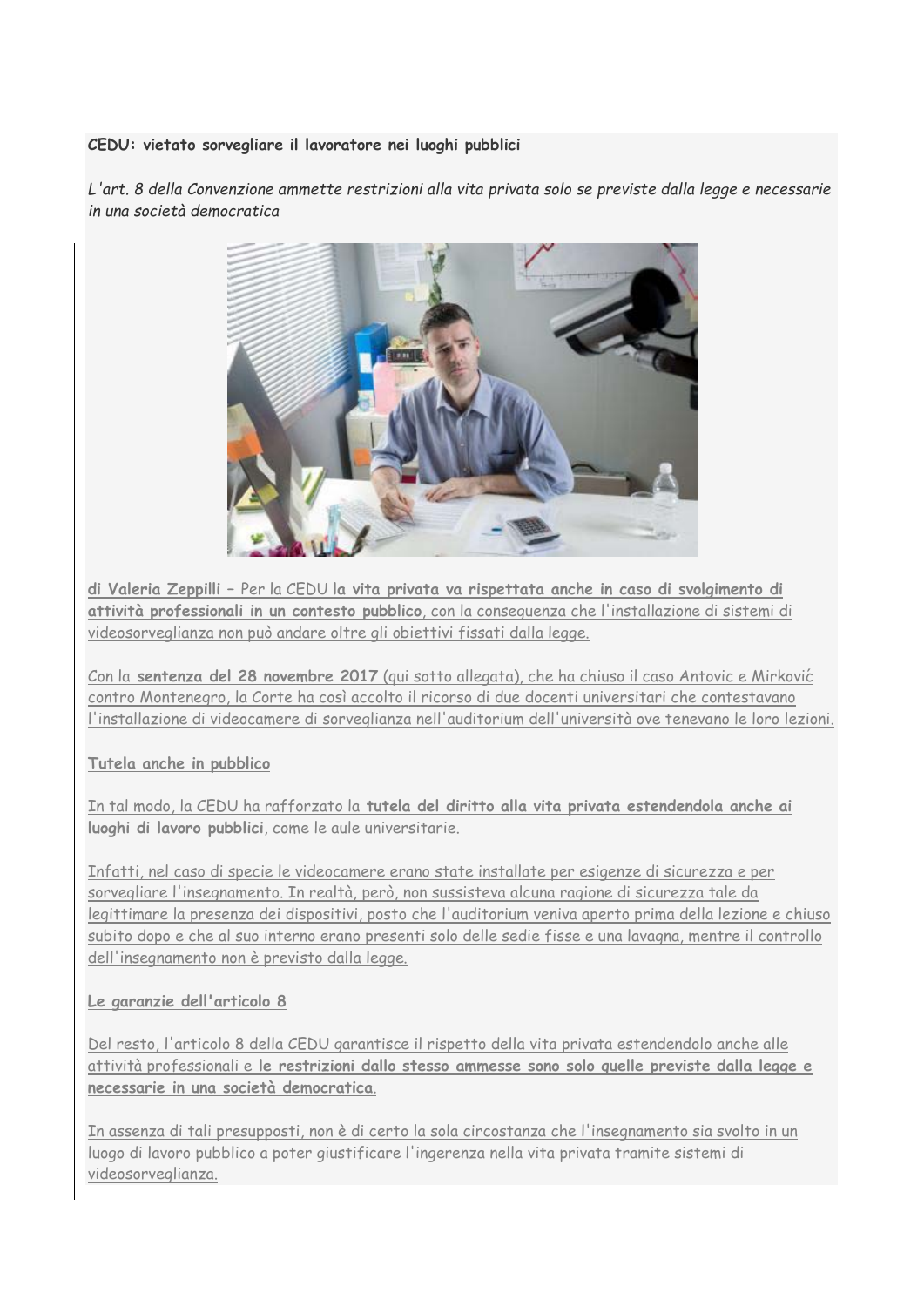[CEDU testo sentenza 28 novembre 2017](https://www.studiocataldi.it/allegati/news/allegato_28300_1.pdf)

( da [www.studiocataldi.it](http://www.studiocataldi.it/) )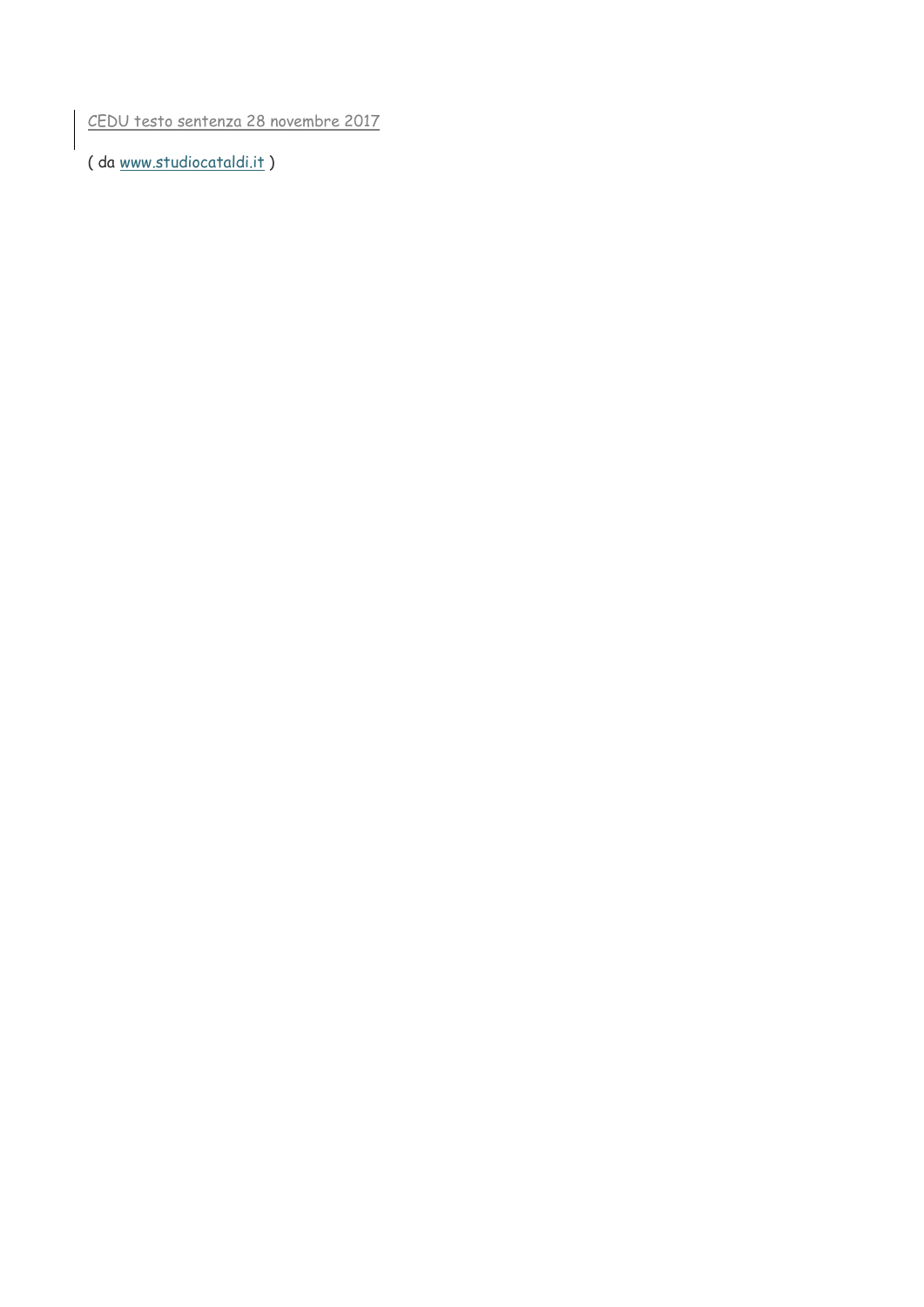

EUROPEAN COURT OF HUMAN RIGHTS COUR EUROPÉENNE DES DROITS DE L'HOMME

SECOND SECTION

# **CASE OF ANTOVIĆ AND MIRKOVIĆ v. MONTENEGRO**

*(Application no. [70838/13](https://hudoc.echr.coe.int/eng#%7B%22appno%22:%5B%2270838/13%22%5D%7D))*

JUDGMENT

**STRASBOURG** 

28 November 2017

*This judgment will become final in the circumstances set out in Article 44 § 2 of the Convention. It may be subject to editorial revision.*

**In the case of Antović and Mirković v. Montenegro,**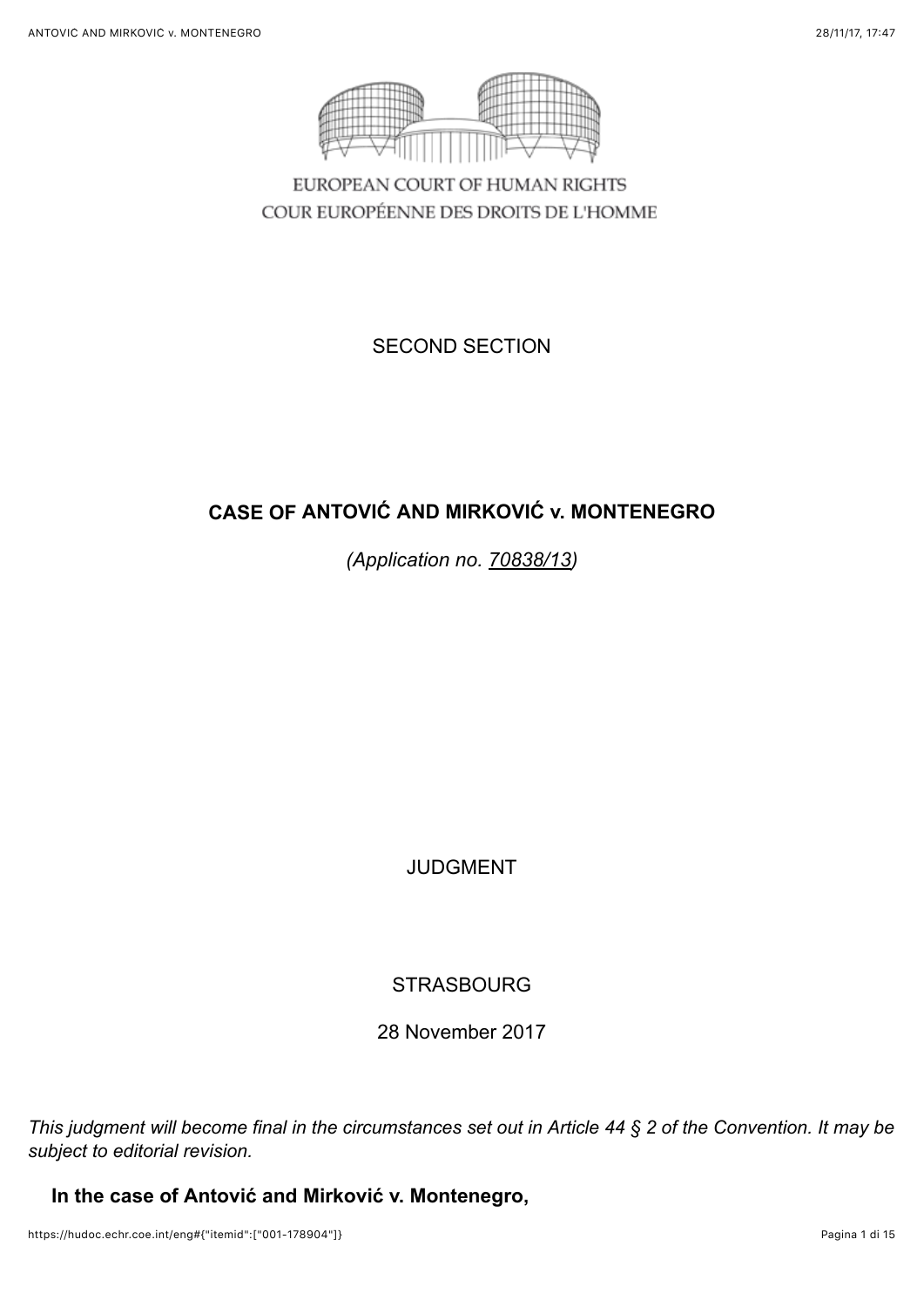The European Court of Human Rights (Second Section), sitting as a Chamber composed of: Robert Spano, *President,* Julia Laffranque, Ledi Bianku, Nebojša Vučinić, Paul Lemmens, Jon Fridrik Kjølbro,

Stéphanie Mourou-Vikström, *judges,*

and Stanley Naismith, *Section Registrar,*

Having deliberated in private on 31 October 2017, Delivers the following judgment, which was adopted on that date:

# PROCEDURE

1. The case originated in an application (no. [70838/13\)](https://hudoc.echr.coe.int/eng#%7B%22appno%22:%5B%2270838/13%22%5D%7D) against Montenegro lodged with the Court under Article 34 of the Convention for the Protection of Human Rights and Fundamental Freedoms ("the Convention") by two Montenegrin nationals, Ms Nevenka Antović and Mr Jovan Mirković ("the applicants"), on 25 October 2013.

2. The applicants were represented by Mr V. Radulović, a lawyer practising in Podgorica. The Montenegrin Government ("the Government") were initially represented by Mr Z. Pažin, their Agent at the time, and later by Mrs V. Pavličić, the newly appointed Agent.

3. The applicants alleged that the unlawful installation and use of video surveillance equipment in the university auditoriums where they held classes had violated their right to respect for their private life.

4. On 3 December 2014 the complaint concerning the video surveillance was communicated to the Government and the remainder of the application was declared inadmissible pursuant to Rule 54 § 3 of the Rules of Court.

# THE FACTS

### I. THE CIRCUMSTANCES OF THE CASE

5. The applicants were born in 1969 and 1961 respectively and live in Podgorica.

### **A. Video surveillance**

6. On 1 February 2011 the Dean of the School of Mathematics of the University of Montenegro (*Prirodno-matematički fakultet*), at a session of the School's council, informed the professors teaching there, including the applicants, that "video surveillance has been introduced" (*da je uveden video nadzor*) and that it was in the auditoriums where classes were held.

7. On 24 February 2011 the Dean issued a decision introducing video surveillance in seven amphitheatres and in front of the Dean's Office (*ispred dekanata*). The decision specified that the aim of the measure was to ensure the safety of property and people, including students, and the surveillance of teaching (*praćenje izvršavanja nastavnih aktivnosti*). The decision stated that access to the data that was collected was protected by codes which were known only to the Dean.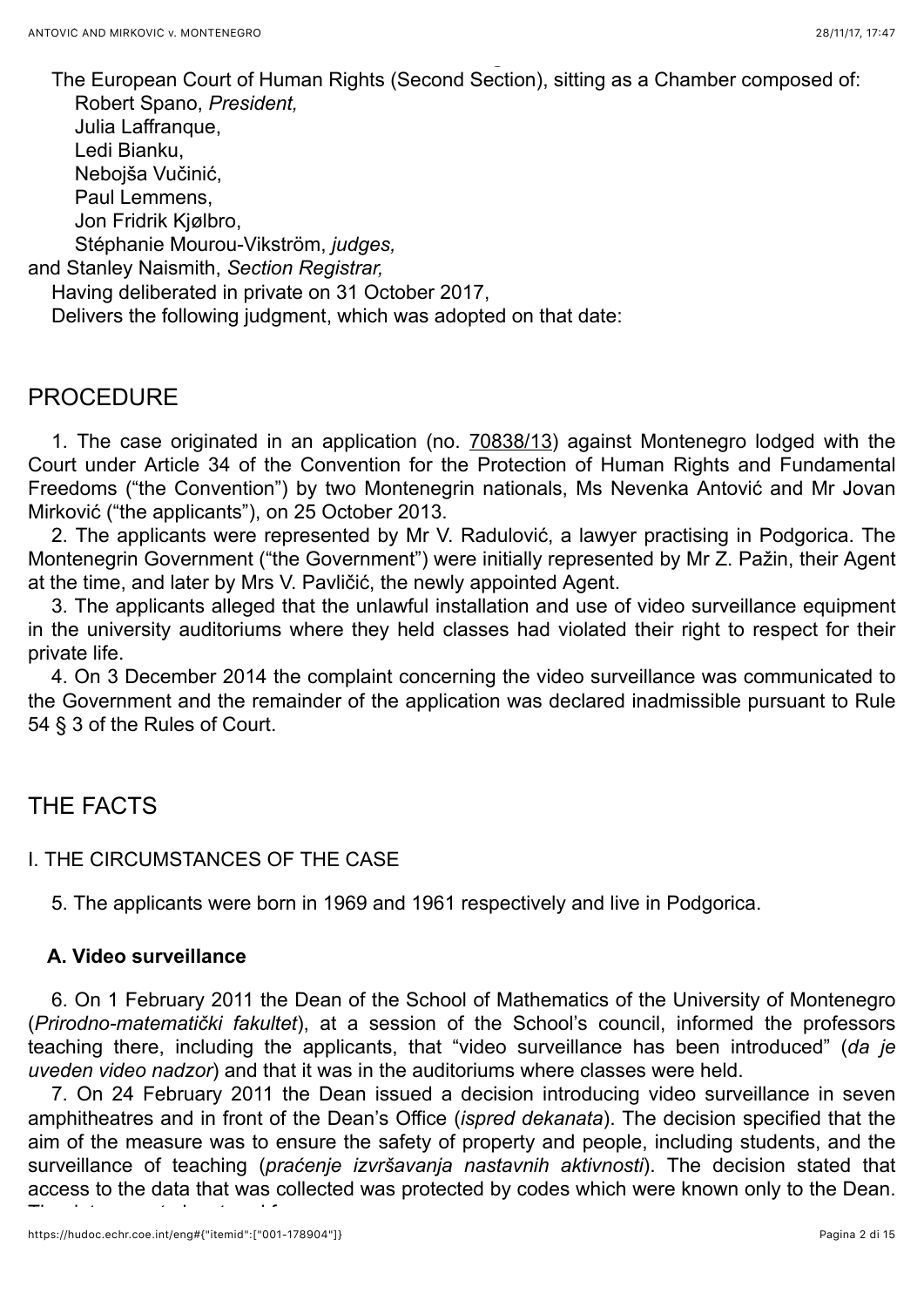The data were to be stored for a year.

8. On 14 March 2011 the applicants complained to the Personal Data Protection Agency (*Agencija za zaštitu ličnih podataka,* "the Agency") about the video surveillance and the collection of data on them without their consent. They relied on the Personal Data Protection Act (see paragraphs 24-27 below).The applicants submitted, in particular, that the amphitheatre where they taught was locked both before and after the classes, that the only property there was fixed desks and chairs and a blackboard, that they knew of no reason to fear for anybody's safety and that, in any event, there were other methods for protecting people and property and monitoring classes. They requested that the cameras be removed and the data erased.

9. On 21 March 2011 two Agency inspectors issued a report (*zapisnik*) after visiting the School of Mathematics, stating that the video surveillance was in accordance with the Personal Data Protection Act. According to them, there had been cases of destruction of university property, the bringing in of animals, drink and tobacco, and the presence of people who were not students. They also noted that the cameras provided "a picture from a distance without clear resolution, that is people's features [could not] be easily recognised", that they could not zoom in and out and did not record any audio (*ne reprodukuju audio zapis*). While the decision on introducing video surveillance had provided that data would be stored for a year, the servers' capacity was such that the data was stored for thirty days and then automatically erased by new recordings. The inspectors also noted that information on a "plan to introduce video surveillance" (*planiranje uvođenja video nadzora*) had been given at a session of the School Council on 1 February 2011.

10. On 22 March 2011 the applicants filed an objection to the report, submitting, *inter alia*, that they were not aware of any of the alleged incidents and that, in any event, it was unclear how such cameras could ensure the safety of people and property. They agreed that cameras over the entrances and exits from the university building might perhaps be an adequate form of ensuring such security. They also submitted that employees had not been "notified in writing on the introduction of video surveillance before it started" (*nijesu bili obavješteni o uvođenju video nadzora u pisanom obliku prije početka vršenja istog*). Notably, the decision had been issued on 24 February 2011 whereas surveillance had commenced a few weeks before. They did not specify when exactly but referred to the minutes of the session of 1 February 2011 (see paragraph 6 above).

11. On 28 April 2011, after the applicants' objection to the report, the Agency's Council (*Savjet Agencije za zaštitu ličnih podataka*) issued a decision (*rješenje*) ordering the School of Mathematics to remove the cameras from the auditoriums within fifteen days as the video surveillance was not in accordance with the Personal Data Protection Act, notably sections 10, 35 and 36 (see paragraphs 24, and 26-27 below). In particular, the Council held that the reasons for the introduction of video surveillance provided for by section 36 had not been met, given that there was no evidence that there was any danger to the safety of people and property in the auditoriums, still less to confidential data, and that the surveillance of teaching was not among the legitimate grounds for video surveillance. None of the parties initiated an administrative dispute in court against that decision.

12. On 25 January 2012 the School of Mathematics was served with the Agency Council's decision of 28 April 2011. The cameras were removed by 27 January 2012 at the latest. It appears that the data that had been collected was also erased on an unspecified date.

#### **B. Civil proceedings**

13. On 19 January 2012 the applicants brought a compensation claim against the University of Montenegro, the Personal Data Protection Agency and the State of Montenegro, for a violation of their right to a private life, notably by the unauthorised collection and processing of data on them.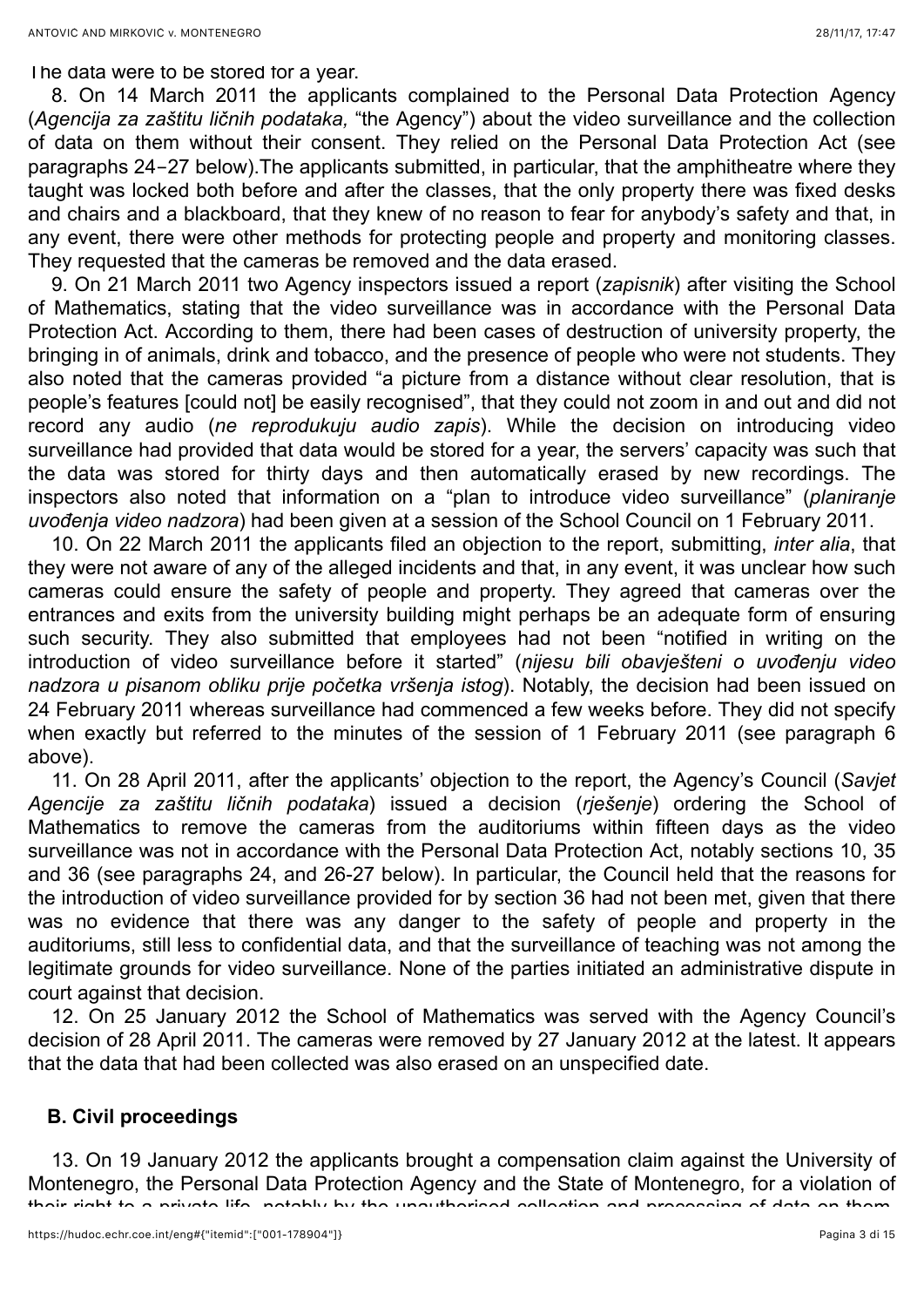their right to a private life, notably by the unauthorised collection and processing or data on them. They submitted in particular that such an interference with their private lives, without any possibility to control that process, was not provided for by any piece of legislation and that therefore it had not been in accordance with the law, within the meaning of Article 8 § 2 of the Convention. They also maintained that it had not pursued any legitimate aim and had not been necessary in a democratic society. They relied on the relevant provisions of the Personal Data Protection Act, Article 8 of the Convention and the relevant case-law of the Court.

14. On 27 December 2012 the Court of First Instance (*Osnovni sud*) in Podgorica ruled against the applicants. The court found that the notion of private life certainly included activities in the business and professional spheres. It also held, however, that the university was a public institution performing activities of public interest, teaching being one of them (*poziv redovnog profesora [je] takođe javan*), and that it was thus not possible for video surveillance of the auditoriums as public places to violate the applicants' right to respect for their private life. It was a working area, just like a courtroom or parliament, where professors were never alone, and therefore they could not invoke any right to privacy that could be violated. The data that had been collected could thereby also not be considered as personal data. The university's failure to remove the cameras immediately had been unauthorised, but it could not be classed as an interference with the applicants' private life and was therefore irrelevant. The court further held that such a conclusion was in accordance with the Court's case-law given that the monitoring of actions taking place in public was not an interference with a person's private life when those means just recorded (*bilježi*) what others could see if they happened to be in the same place at the same time. The court also held that the monitoring of the actions of an individual in a public place by the use of photographic equipment which just instantaneously recorded visual data did not give rise to an interference with that individual's private life, which could arise once any footage of such material became publicly available. It concluded that the installation and use of video surveillance and the collection of data thereby had not violated the applicants' right to privacy (*pravo na privatnost*) and had therefore not caused them any mental anguish. During the proceedings one of the witnesses stated that there had been cases of theft and of damage to the interior of the building and that on one occasion five laptops had disappeared from a laboratory. Those events had led to the hiring of a private security agency two or three years earlier. According to the witness, the police had suggested installing video surveillance equipment on the School's premises. The court, for its part, did not deal with those issues.

15. On 31 December 2012 the applicants appealed. They relied, *inter alia*, on Article 8 of the Convention. They maintained, in particular, that the interference with their right to respect for their private lives had not been in accordance with any law and had therefore been contrary to Article 8 § 2 of the Convention. It had also not been necessary in a democratic society. Furthermore, the Court of First Instance had not relied on any legal provision in ruling against them and had failed to assess their arguments.

16. On 17 July 2013 the High Court (*Viši sud*) in Podgorica upheld the first-instance judgment, endorsing its reasons in substance. The High Court held in particular that the applicants had not proved that their right to privacy had been violated and found that the first-instance court had "sufficiently related the Court's case-law to the case at issue (*dao jasan osvrt na odnos prakse Evropskog suda za ljudska prava i konkretnog slučaja*) ... The court considered the [applicants'] other arguments and found that they did not justify ruling otherwise in the present case...".

**A. Constitution of Montenegro 2007 (***Ustav Crne Gore***; published in the Official Gazette of**

17. The applicants did not file a constitutional appeal.

#### II. RELEVANT DOMESTIC LAW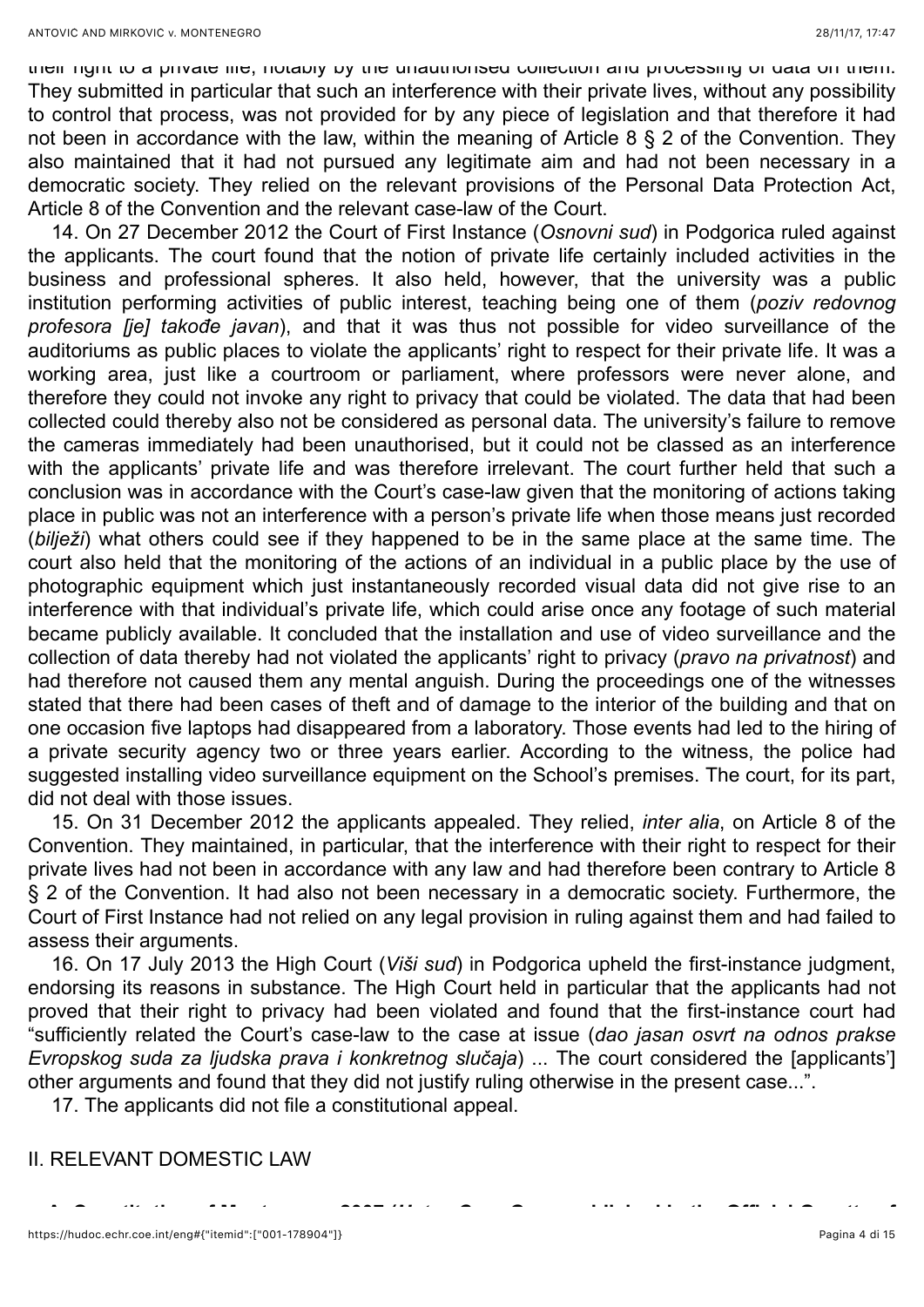### **A. Constitution of Montenegro 2007 (***Ustav Crne Gore***; published in the Official Gazette of Montenegro - OGM - no. [01/07](https://hudoc.echr.coe.int/eng#%7B%22appno%22:%5B%2201/07%22%5D%7D))**

18. Article 40 provides that everyone has the right to respect for their private and family life.

19. Article 43 provides that everyone has the right to be informed about the gathering of personal data about them and the right to judicial protection in case of misuse.

20. Article 28 § 2 guarantees, *inter alia*, privacy and personal rights.

21. Article 24 § 1 provides that guaranteed human rights and freedoms can be restricted only by law, to the extent allowed by the Constitution and as far as is necessary in an open and democratic society to serve the purpose for which the restriction was allowed.

22. Article 149 provides that the Constitutional Court rules on a constitutional appeal lodged in respect of an alleged violation of a human right or freedom guaranteed by the Constitution after all other effective legal remedies have been exhausted.

23. The Constitution entered into force on 22 October 2007.

### **B. The Personal Data Protection Act (***Zakon o zaštiti podataka o ličnosti***; published in the OGM nos. [79/08](https://hudoc.echr.coe.int/eng#%7B%22appno%22:%5B%2279/08%22%5D%7D), [70/09](https://hudoc.echr.coe.int/eng#%7B%22appno%22:%5B%2270/09%22%5D%7D) and [44/12](https://hudoc.echr.coe.int/eng#%7B%22appno%22:%5B%2244/12%22%5D%7D))**

24. Section 10 provides that personal data can be processed only after consent has been obtained from the person whose data are to be processed and the consent can be withdrawn at any time.

25. Section 21 provides that the person responsible for handling the data that has been gathered must inform the person involved about, *inter alia*, the legal grounds and purpose of the gathering of the data and about the right of access to the information.

26. Section 35(1) provides that public institutions (*javni sektor*) can carry out video surveillance of an area of access (*pristup*) to official premises.

27. Section 36 provides that video surveillance can be carried out in official or business premises to ensure the safety of people or property or for the protection of confidential data if that cannot be achieved in any other way.

28. Section 48 provides that the person responsible for handling any data that has been collected is also responsible for any damage caused by a violation of the rights provided for by the Act, in accordance with the general rules on compensation for damage.

29. Sections 49-73a provide details about the Agency and its supervisory activities (*nadzor*).

30. Section 49, 51 and 52 define the Agency as an independent supervisory body (*nadzorni organ*), composed of the Agency Council and the director. The Agency Council has a president and two members, who are all appointed by Parliament and who answer to Parliament.

31. Section 50 provides that the Agency oversees (*vrši nadzor*) the implementation of personal data protection in accordance with the Act; decides on requests for data protection; gives opinions on the implementation of the Act; gives consent related to creating collections (*uspostavljanje zbirki*) of personal data; gives its opinion on whether a certain amount of personal data can be considered as "collection" within the meaning of the Act; monitors the implementation of organisational and technical measures for personal data protection; makes proposals and recommendations for the improvement of personal data protection; gives its opinion on whether a certain way of processing personal data (*obrada*) endangers rights and freedoms; cooperates with bodies from other countries in charge of personal data protection; cooperates with competent State bodies in preparing regulations relating to personal data protection; gives assessments of the constitutionality and legality of Acts and other regulations relating to personal data processing; as well as other functions in accordance with the Act and the Free Access to Information Act.

32. Sections 56-72 provide that the Agency performs its supervisory function through inspectors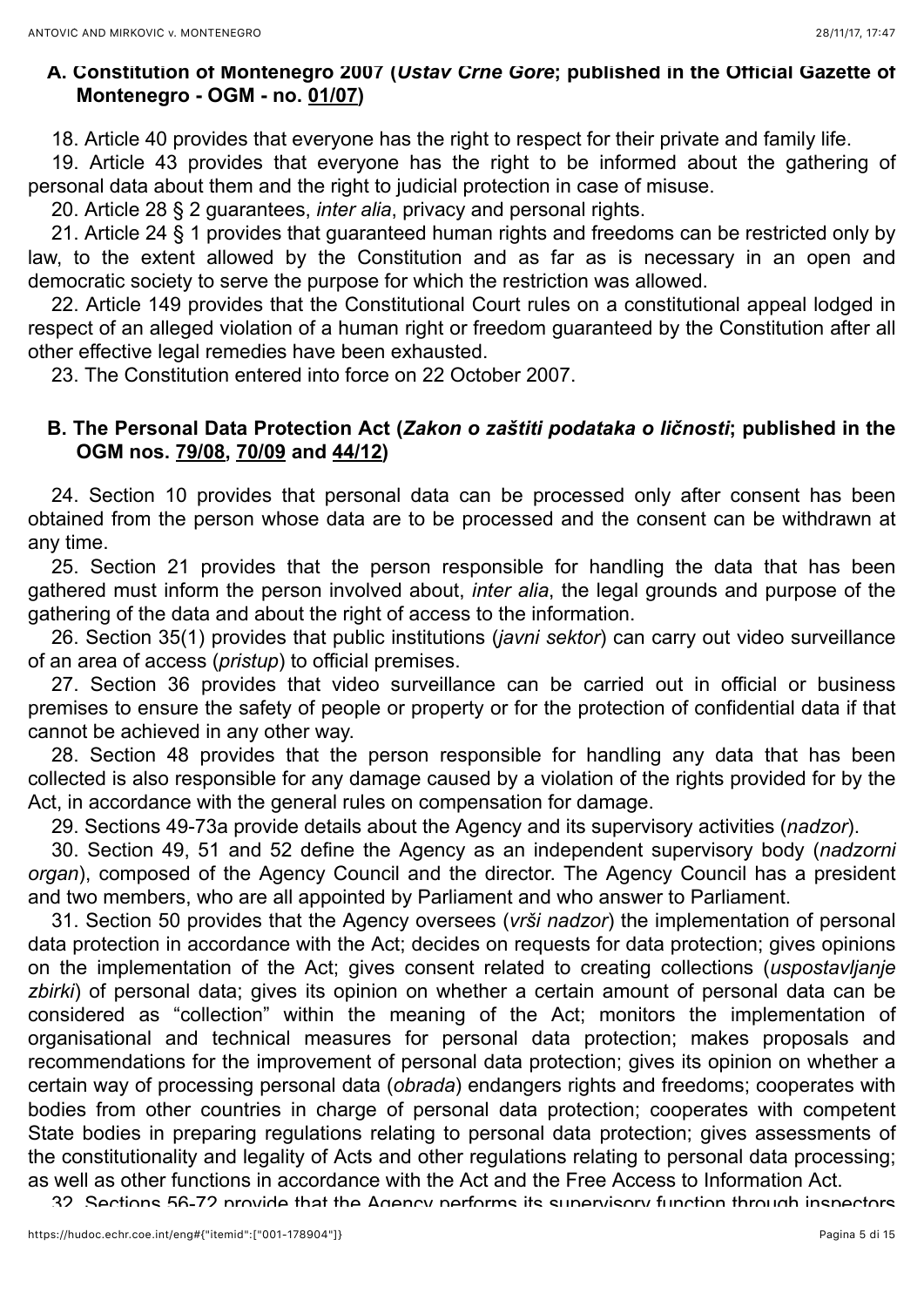32. Sections 56-72 provide that the Agency performs its supervisory function through inspectors

(*kontrolori*), who make reports (*zapisnik*) on their work. Parties can file an objection (*prigovor*) against the inspectors' reports and the Agency Council must rule thereon. By means of its decisions the Agency can, *inter alia*, order that irregularities in personal data processing be removed within a certain time; temporarily prohibit personal data processing when it is contrary to the Act; and order that personal data which have been collected without legal grounds be erased. An administrative dispute can be initiated against the Agency's decisions.

### **C. The Obligations Act 2008 (***Zakon o obligacionim odnosima***; published in the OGM nos. [47/08](https://hudoc.echr.coe.int/eng#%7B%22appno%22:%5B%2247/08%22%5D%7D) and [04/11](https://hudoc.echr.coe.int/eng#%7B%22appno%22:%5B%2204/11%22%5D%7D))**

33. Sections 151, 206 and 207 of the Obligations Act, taken together, provide, *inter alia*, that anyone who has suffered fear, physical pain or mental anguish as a consequence of damage to his or her reputation or a breach of personal integrity, liberty or other personal rights (*prava ličnosti*) is entitled to seek injunctive relief, sue for financial compensation and request other forms of redress "which might be capable" of affording adequate non-pecuniary relief.

34. Section 166 provides, *inter alia*, that a legal entity (*pravno lice*), which includes the State, is liable for any damage caused by one of its bodies to a "third person" in the course of performing its functions or acts related thereto.

### THE LAW

### I. ALLEGED VIOLATION OF ARTICLE 8 OF THE CONVENTION

constitutional appeal was not an effective remedy at the relevant time. The relevant time of the relevant time<br>The relevant time

35. The applicants complained under Article 8 of the Convention that the alleged unlawful installation and use of video surveillance equipment in the university auditoriums where they held classes had violated their right to respect for their private life. The relevant Article reads as follows:

"1. Everyone has the right to respect for his private and family life, his home and his correspondence.

2. There shall be no interference by a public authority with the exercise of this right except such as is in accordance with the law and is necessary in a democratic society in the interests of national security, public safety or the economic well-being of the country, for the prevention of disorder or crime, for the protection of health or morals, or for the protection of the rights and freedoms of others."

36. The Government contested that argument.

### **A. Admissibility**

#### *1. The parties' submissions*

37. The Government submitted that not all professional and business activities fell within the ambit of private life. The university was a public institution and teaching was an activity of public interest (*djelatnost od javnog interesa*). The area that had been under surveillance was a working area outside the scope of personal autonomy, unlike professors' offices, where a certain amount of personal autonomy could exist.

38. They further maintained that the applicants had failed to exhaust all the effective domestic remedies, notably a constitutional appeal.

39. The applicants contested the Government's submissions. In particular, they averred that a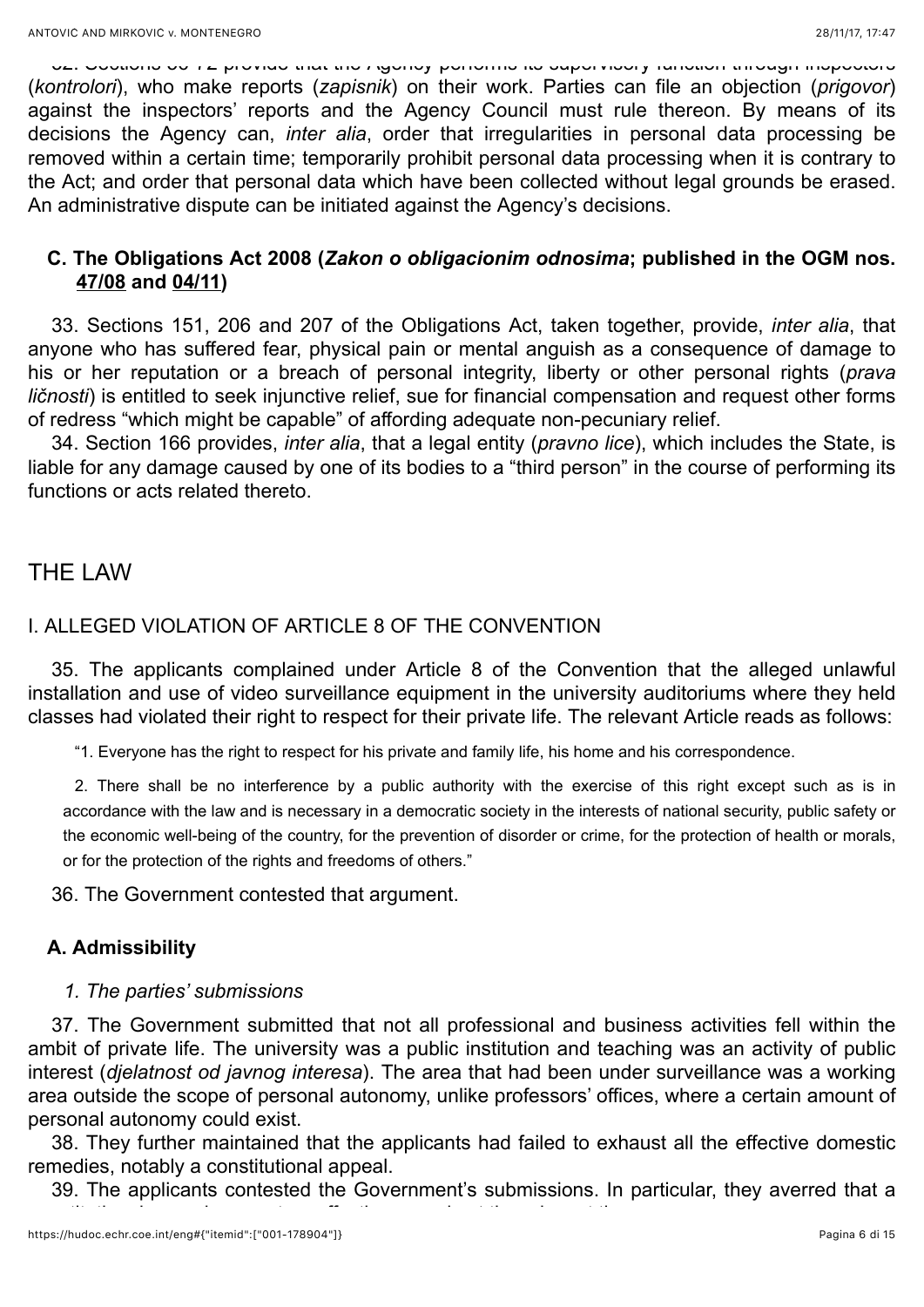constitutional appeal was not an effective remedy at the relevant time.

#### *2. The Court's assessment*

#### **(a) Applicability of Article 8**

40. The relevant principles in this regard are set out, for example, in *Niemietz v. Germany* (16 December 1992, §§ 29-31, Series A no. 251-B); *Peck v. the United Kingdom* (no. [44647/98,](https://hudoc.echr.coe.int/eng#%7B%22appno%22:%5B%2244647/98%22%5D%7D) §§ 57-58, ECHR 2003-I); *Halford v. the United Kingdom* (25 June 1997, §§ 44-46, *Reports of Judgments and Decisions* 1997-III); *Fernández Martínez v. Spain* [GC] (no. [56030/07,](https://hudoc.echr.coe.int/eng#%7B%22appno%22:%5B%2256030/07%22%5D%7D) §§ 109-110, ECHR 2014 (extracts)); and *Bărbulescu v. Romania* [GC] (no. [61496/08](https://hudoc.echr.coe.int/eng#%7B%22appno%22:%5B%2261496/08%22%5D%7D), §§ 70-73, 5 September 2017).

41. In particular, the Court reiterates that "private life" is a broad term not susceptible to exhaustive definition and that it would be too restrictive to limit the notion of "private life" to an "inner circle" in which the individual may live his own personal life as he chooses and to exclude therefrom entirely the outside world not encompassed within that circle (see *Niemietz*, cited above, § 29). Article 8 thus guarantees a right to "private life" in the broad sense, including the right to lead a "private social life", that is, the possibility for the individual to develop his or her social identity. In that respect, the right in question enshrines the possibility of approaching others in order to establish and develop relationships with them (see *Bărbulescu*, cited above, § 70, and the authorities cited therein).

42. The Court has already held that the notion of "private life" may include professional activities or activities taking place in a public context (see *Bărbulescu*, cited above, § 71, and the authorities cited therein). It is, after all, in the course of their working lives that the majority of people have a significant, if not the greatest, opportunity to develop relationships with the outside world, and it is not always possible to distinguish clearly which of an individual's activities form part of his professional or business life and which do not (see *Niemietz,* cited above, § 29). There is therefore a zone of interaction of a person with others, even in a public context, which may fall within the scope of "private life" (see *Peck*, cited above, § 57), professional life being part of it (see *Fernández Martínez*, cited above, § 110 *in fine*).

43. In order to ascertain whether the notion of "private life" is applicable, the Court has on several occasions examined whether individuals had a reasonable expectation that their privacy would be respected and protected. In that context, it has stated that a reasonable expectation of privacy is a significant though not necessarily conclusive factor (see *Bărbulescu*, cited above, § 73, and the authorities cited therein).

44. Turning to the present case, the Court notes that university amphitheatres are the workplaces of teachers. It is where they not only teach students, but also interact with them, thus developing mutual relations and constructing their social identity. It has already been held that covert video surveillance of an employee at his or her workplace must be considered, as such, as a considerable intrusion into the employee's private life. It entails the recorded and reproducible documentation of a person's conduct at his or her workplace, which the employee, being obliged under the employment contract to perform the work in that place, cannot evade (see *Köpke v. Germany* (dec.), no. [420/07,](https://hudoc.echr.coe.int/eng#%7B%22appno%22:%5B%22420/07%22%5D%7D) 5 October 2010). There is no reason for the Court to depart from that finding even where it concerns cases of non-covert video surveillance of an employee at his or her workplace. Furthermore, the Court has also held that even where the employer's regulations in respect of the employees' private social life in the workplace are restrictive they cannot reduce it to zero. Respect for private life continues to exist, even if it might be restricted in so far as necessary (see *Bărbulescu*, cited above, § 80).

45. In view of the above, the Court considers that the data collected by the impugned video

surveillance related to the applicants' "private life", thus making Article 8 applicable to their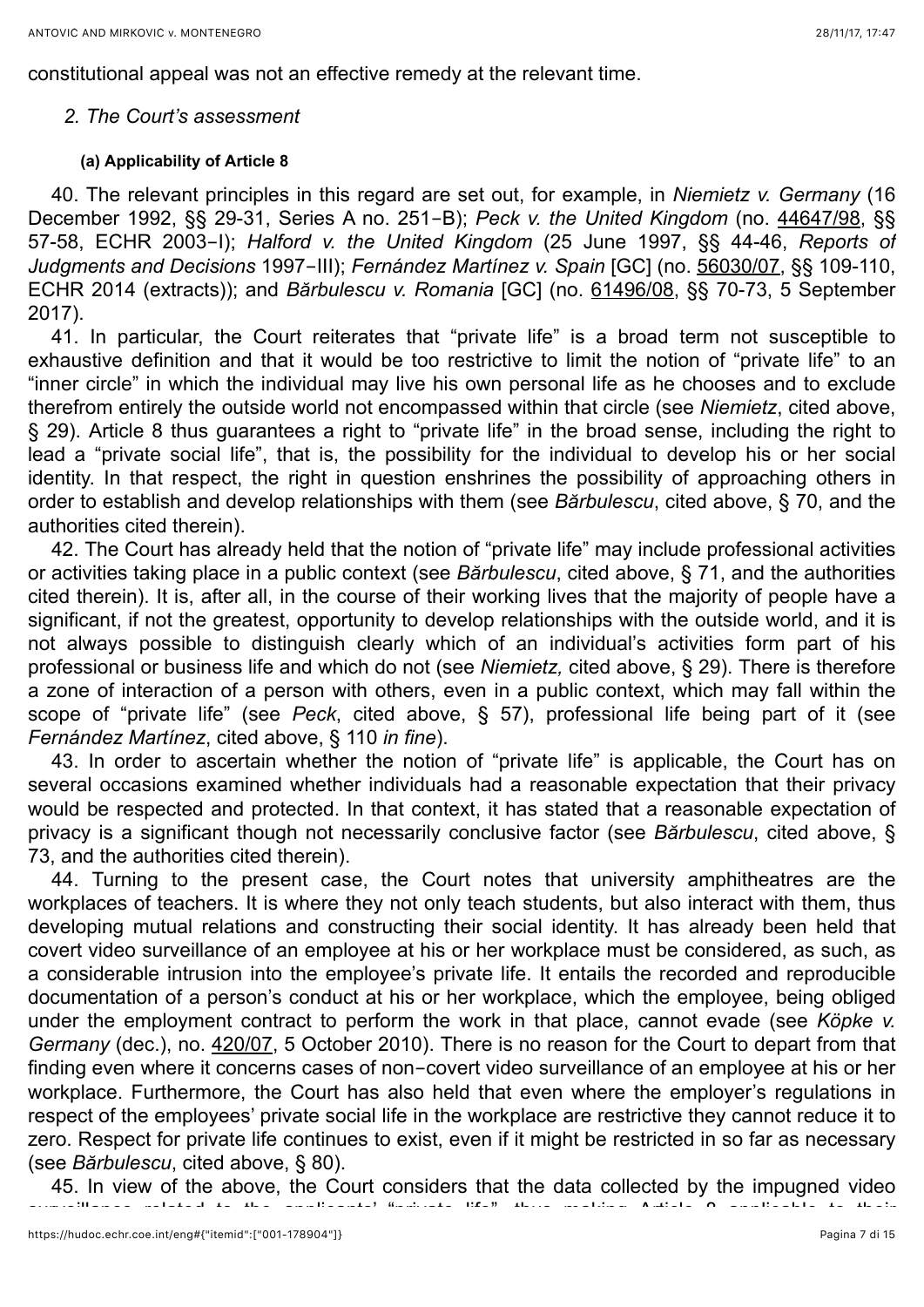surveillance related to the applicants "private life", thus making Article 8 applicable to their complaint.

#### **(b) Exhaustion of domestic remedies**

46. The relevant principles in this regard are set out in *Vučković and Others v. Serbia* (preliminary objection) ([GC], nos. [17153/11](https://hudoc.echr.coe.int/eng#%7B%22appno%22:%5B%2217153/11%22%5D%7D) and 29 others, §§ 69-75, 25 March 2014).

47. Turning to the present case, the Court has already held that as of 20 March 2015 a constitutional appeal in Montenegro can in principle be considered an effective domestic remedy (see *Siništaj and Others v. Montenegro*, nos. [1451/10](https://hudoc.echr.coe.int/eng#%7B%22appno%22:%5B%221451/10%22%5D%7D) and 2 others, § 123, 24 November 2015). The Court reiterates in this regard that, while it can be subject to exceptions which might be justified by the specific circumstances of each case, the issue of whether domestic remedies have been exhausted is normally determined by reference to the date when the application was lodged with the Court (see *Baumann v. France*, no. [33592/96,](https://hudoc.echr.coe.int/eng#%7B%22appno%22:%5B%2233592/96%22%5D%7D) § 47, ECHR 2001-V (extracts)). Given that the applicants lodged their application in October 2013, which was long before the constitutional appeal became an effective domestic remedy in the respondent State, the Court considers that they were not required to avail themselves of that particular remedy (see *Siništaj and Others*, cited above, §§ 124-125). The Government's objection must therefore be dismissed.

#### **(c) The Court's conclusion**

48. The Court notes that the application is not manifestly ill-founded within the meaning of Article 35 § 3 (a) of the Convention. It further notes that it is not inadmissible on any other grounds. It must therefore be declared admissible.

#### **B. Merits**

### *1. The parties' submissions*

#### **(a) The applicants**

49. The applicants submitted that the impugned video surveillance had been unlawful, had not pursued any legitimate aim and had not been necessary in a democratic society. The Dean of the School had collected and processed the data obtained thereby without any restriction and the applicants had had no effective control over that information. The Agency had also failed to live up to its legal obligations, thus in addition making the interference arbitrary.

#### **(b) The Government**

50. The Government submitted that surveillance over activities that took place in public or with photographic equipment was not considered to be an interference with a person's private life unless it was disclosed or published, which was not the case here.

51. They further submitted that the impugned interference, in spite of certain administrative failures (*i pored određenih administrativnih propusta*), had been lawful, had pursued a legitimate aim, and had been necessary in a democratic society.

52. The aim that had been pursued, which could not have been achieved in a less invasive manner, had been the prevention and investigation of safety-related incidents, such as thefts and burglaries, in which property belonging to both the university and its employees, including professors, had been stolen. It had also aimed at preventing the bringing in of firearms, "the unauthorised bringing in of animals", begging, as well as incidents in the amphitheatres in which professors had been threatened with physical violence. Even the police had recommended the installation of video surveillance equipment.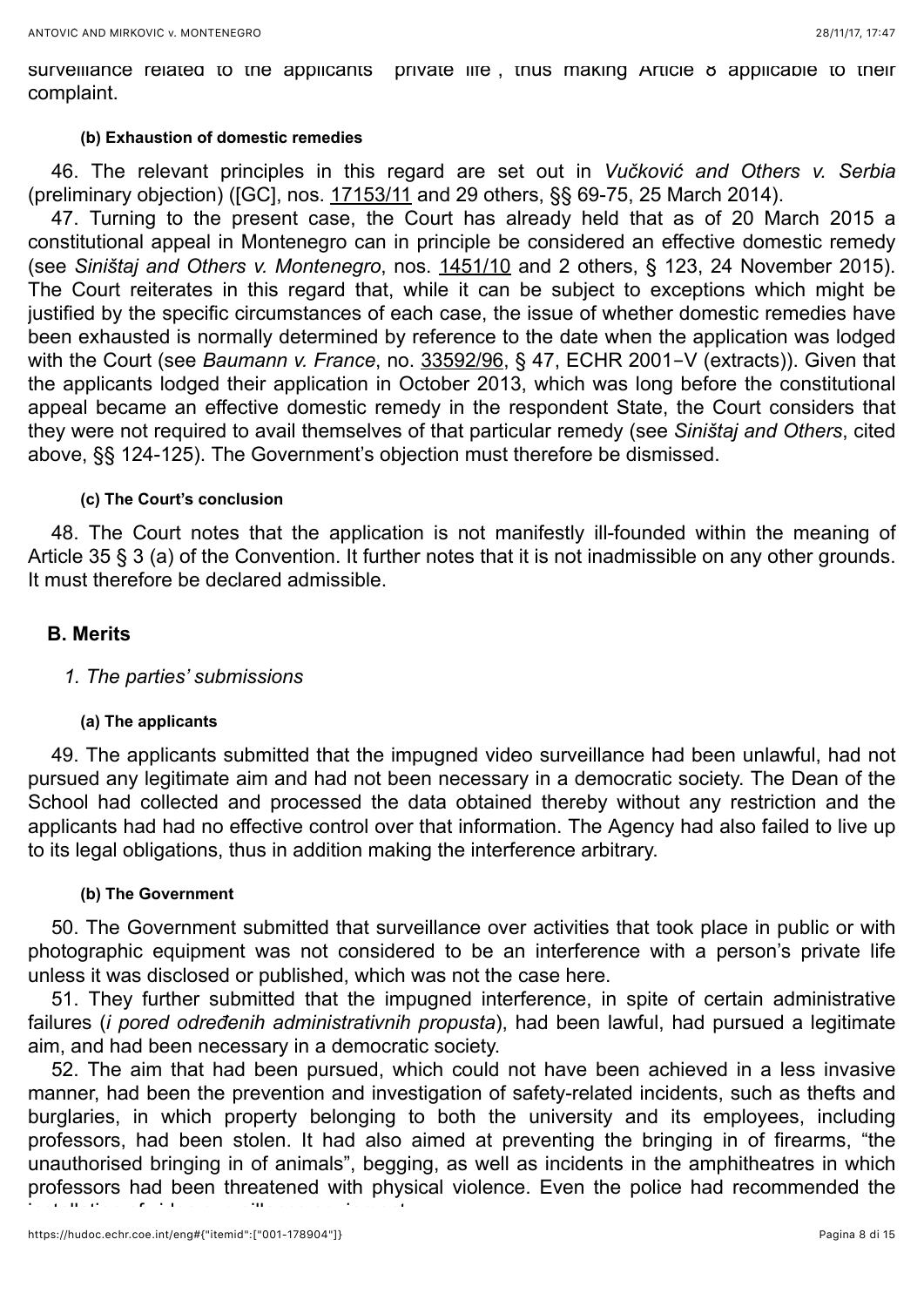installation of video surveillance equipment.

53. They further maintained that all the people involved, including the applicants, had been duly informed of the measure, that the data collected had not been misused in any way and that only the Dean of the School had had access to it. The data had therefore been used exclusively for the purposes provided for by the law and within a limited period, given that the data had been automatically deleted after thirty days. The Government further submitted that the cameras had taken low-resolution pictures, had had no zoom capacity, and that their location and angles of recording had been set up "in accordance with a methodological risk analysis, but also with personal data protection".

54. The Government averred that States had a wide margin of appreciation when it came to video surveillance in the public interest, and the respondent State had acted in accordance with both national and European legal standards. In any event, it was not the Court's task to assess the interpretation and application of national law by the domestic courts, nor their findings and conclusions, and the domestic courts had found no violation of the applicants' right to respect for their private life.

#### *2. The Court's assessment*

55. The Court has already held in the present case that video surveillance of an employee in the workplace, be it covert or not, must be considered as a considerable intrusion into the employee's private life (see paragraph 44 above), and hence it considers that it constitutes an interference within the meaning of Article 8. Any interference can only be justified under Article 8 § 2 if it is in accordance with the law, pursues one of more of the legitimate aims to which that provision refers and is necessary in a democratic society in order to achieve any such aim (see *Vukota-Bojić v. Switzerland*, no. [61838/10](https://hudoc.echr.coe.int/eng#%7B%22appno%22:%5B%2261838/10%22%5D%7D), § 60, 18 October 2016).

56. The Court notes that the domestic courts did not examine the question of the acts being in accordance with the law given that they did not consider the impugned video surveillance to be an interference with the applicants' private life in the first place.

57. However, the Personal Data Protection Agency did and in doing so explicitly held that it was not in accordance with the law, notably sections 10, 35 and 36 of the Personal Data Protection Act (see paragraph 11 above).

58. The Court observes in that respect that section 35 provides that public institutions – the university, according to the Government's own submission, being one of them – can carry out video surveillance of areas of access to official premises. However, in the present case the video surveillance was carried out in the amphitheatres.

59. Moreover, section 36 provides that video surveillance equipment can also be installed in official or business premises, but only if the aims provided for by that section, notably the safety of people or property or the protection of confidential data, cannot be achieved in any other way. The Court observes that video surveillance was introduced in the present case to ensure the safety of property and people, including students, and for the surveillance of teaching. It is noted that one of those aims, notably the surveillance of teaching, is not provided for by the law at all as a ground for video surveillance. Furthermore, the Agency explicitly held that there was no evidence that either property or people had been in jeopardy, one of the reasons to justify the introduction of video surveillance (see paragraph 11 above), and the domestic courts did not deal with that issue at all (see paragraph 14 *in fine* above). The Government, for their part, neither provided any evidence to the contrary in that regard (see paragraph 52 above) nor showed that they had even considered any other measure as an alternative beforehand.

60. Given that the relevant legislation explicitly provides for certain conditions to be met before camera surveillance is resorted to, and that in the present case those conditions have not been met, and taking into account the decision of the Agency in this regard (in the absence of any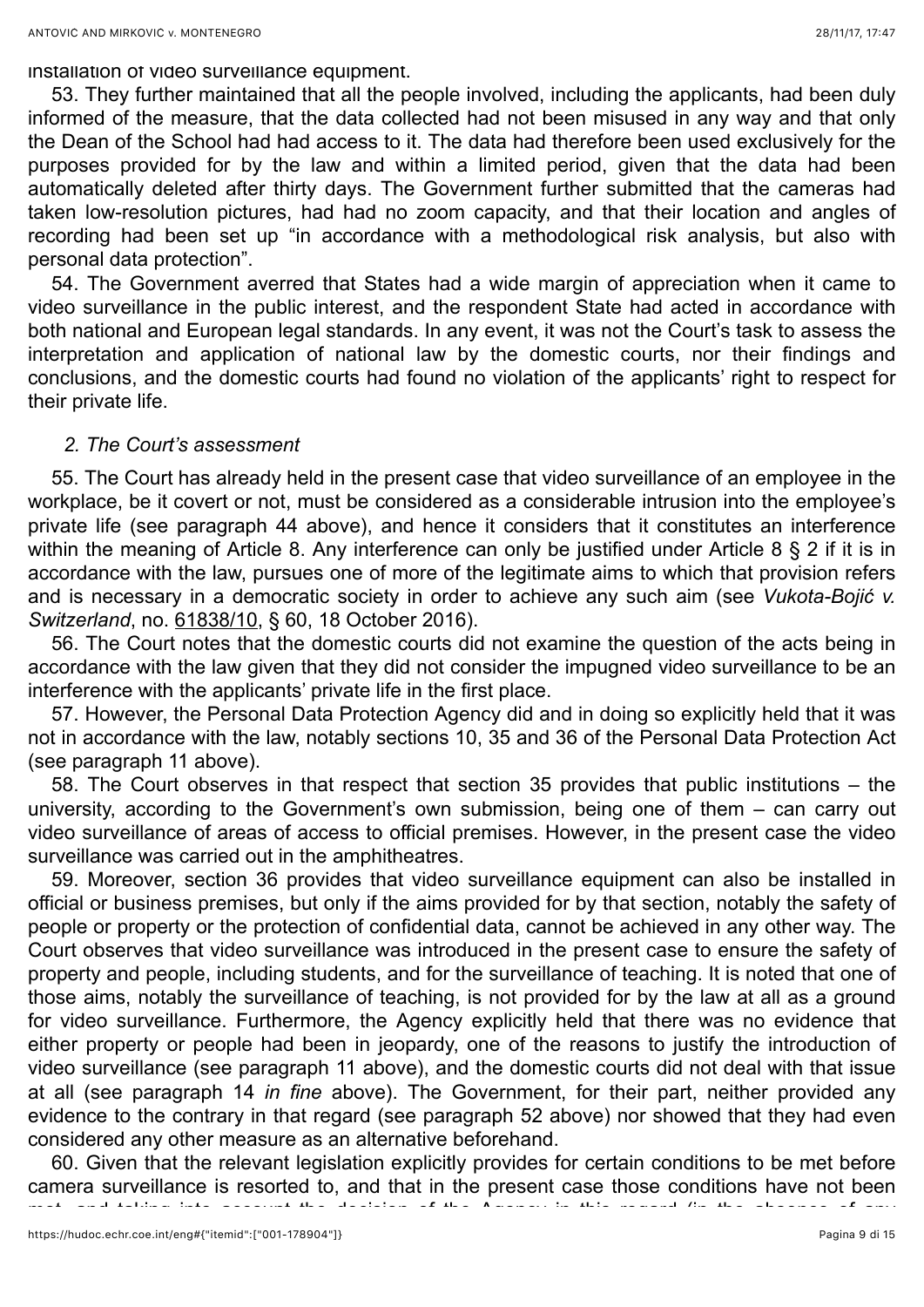met, and taking into account the decision of the Agency in this regard (in the absence of any examination of the question by the domestic courts), the Court cannot but conclude that the interference in question was not in accordance with the law, a fact that suffices to constitute a violation of Article 8. Having regard to the foregoing conclusion, the Court does not consider it necessary to examine whether the other requirements of paragraph 2 of Article 8 were complied with (see *Amann v. Switzerland* [GC], no. [27798/95](https://hudoc.echr.coe.int/eng#%7B%22appno%22:%5B%2227798/95%22%5D%7D), § 81, ECHR 2000-II, and *Vukota-Bojić*, cited above, § 78).

### II. APPLICATION OF ARTICLE 41 OF THE CONVENTION

### 61. Article 41 of the Convention provides:

"If the Court finds that there has been a violation of the Convention or the Protocols thereto, and if the internal law of the High Contracting Party concerned allows only partial reparation to be made, the Court shall, if necessary, afford just satisfaction to the injured party."

### **A. Damage**

62. The applicants claimed 1,000 euros (EUR) each in respect of non-pecuniary damage.

63. The Government contested the applicants' claim.

64. The Court awards the applicants EUR 1,000 each in respect of non-pecuniary damage.

#### **B. Costs and expenses**

65. The applicants also claimed EUR 1,312.50 for the costs and expenses incurred before the domestic courts and EUR 357 for those incurred before the Court.

66. The Government contested the applicants' claim.

67. According to the Court's case-law, an applicant is entitled to the reimbursement of costs and expenses only in so far as it has been shown that these have been actually and necessarily incurred and are reasonable as to quantum. In the present case, regard being had to the documents in its possession and the above criteria, the Court considers it reasonable to award the applicants jointly the entire sum of EUR 1,669.5 covering costs under all heads.

### **C. Default interest**

68. The Court considers it appropriate that the default interest rate should be based on the marginal lending rate of the European Central Bank, to which should be added three percentage points.

## FOR THESE REASONS, THE COURT

1. *Declares*, by a majority, the application admissible;

2. *Holds*, by four votes to three, that there has been a violation of Article 8 of the Convention;

#### 3. *Holds*, by four votes to three,

(a) that the respondent State is to pay the applicants, within three months from the date on which the judgment becomes final in accordance with Article 44 § 2 of the Convention, the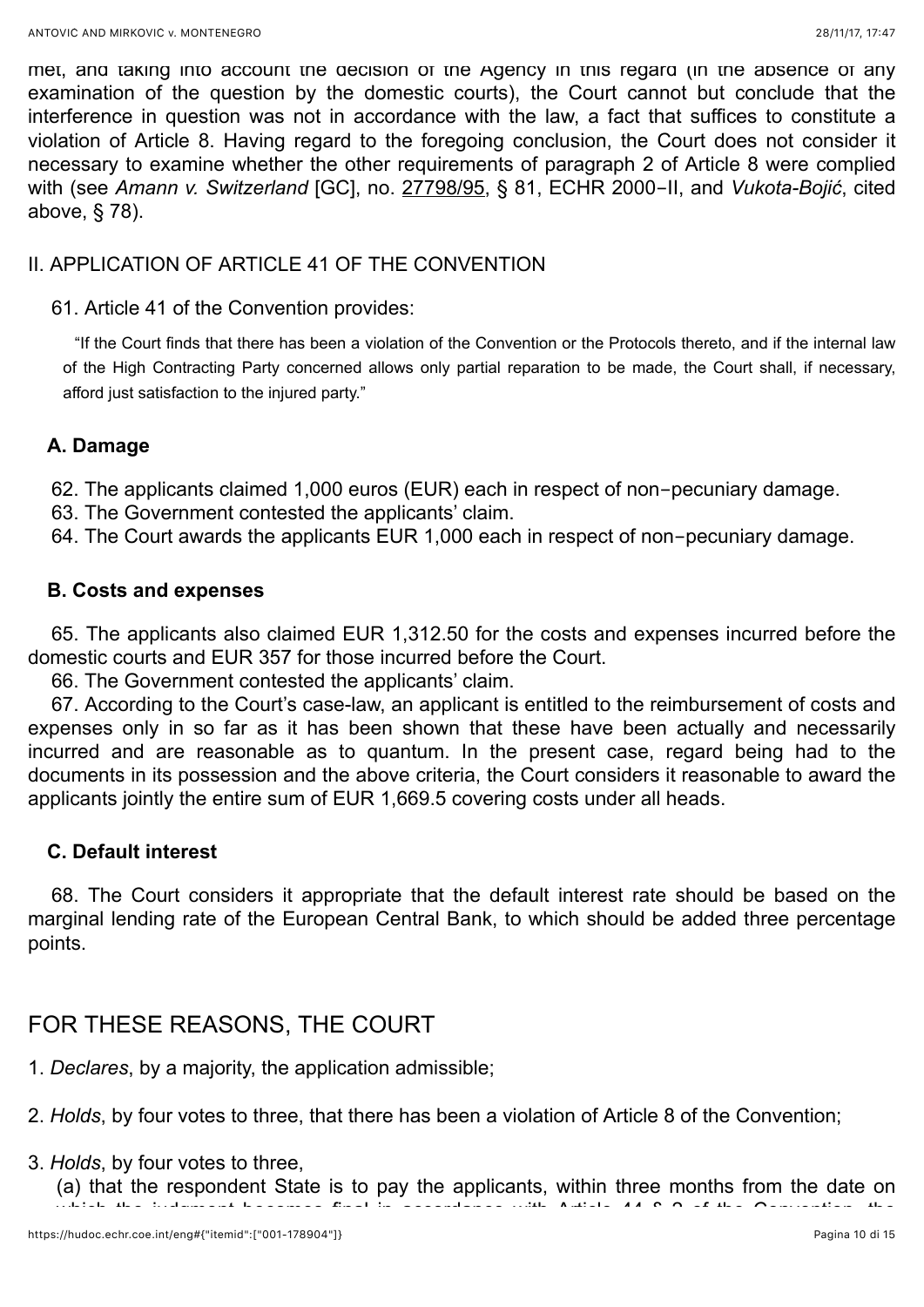which the judgment becomes final in accordance with Article  $44 \leq z$  of the Convention, the following amounts:

(i) EUR 1,000 (one thousand euros) each, plus any tax that may be chargeable, in respect of non-pecuniary damage;

(ii) EUR 1,669.50 (one thousand six hundred and sixty-nine euros and fifty cents) jointly, plus any tax that may be chargeable to the applicants, in respect of costs and expenses;

(b) that from the expiry of the above-mentioned three months until settlement simple interest shall be payable on the above amounts at a rate equal to the marginal lending rate of the European Central Bank during the default period plus three percentage points.

Done in English, and notified in writing on 28 November 2017, pursuant to Rule 77 §§ 2 and 3 of the Rules of Court.

Stanley Naismith **Robert Spano** Registrar **President** 

In accordance with Article 45  $\S$  2 of the Convention and Rule 74  $\S$  2 of the Rules of Court, the following separate opinions are annexed to this judgment:

(a) Joint concurring opinion of Judges Vučinić and Lemmens;

(b) Joint dissenting opinion of Judge Spano, Bianku and Kjølbro.

R.S. S.H.N.

## JOINT CONCURRING OPINION OF JUDGES VUČINIĆ AND LEMMENS

1. We fully agree with the finding of a violation of Article 8 of the Convention. We would, however, have preferred a slightly different reasoning.

2. This case is about video surveillance in university auditoria where the applicants, two professors, have been teaching to their students. The main issue before the Court is whether Article 8 is applicable to the facts of the case.

While the majority consider that university auditoria are the teachers' "workplaces" and approach the case as one relating to an interference in an employee's private life by his employer (see paragraph 44 of the judgment), we would attach more importance to the nature of the activity that was placed under surveillance.

3. An important aspect of the right to respect for private life is the "right to live privately, away from unwanted attention" (see *Smirnova v. Russia*, nos. [46133/99](https://hudoc.echr.coe.int/eng#%7B%22appno%22:%5B%2246133/99%22%5D%7D) and [48183/99,](https://hudoc.echr.coe.int/eng#%7B%22appno%22:%5B%2248183/99%22%5D%7D) § 95, ECHR 2003-IX (extracts); *Sidabras and Džiautas v. Lithuania*, nos. [55480/00](https://hudoc.echr.coe.int/eng#%7B%22appno%22:%5B%2255480/00%22%5D%7D) and [59330/00,](https://hudoc.echr.coe.int/eng#%7B%22appno%22:%5B%2259330/00%22%5D%7D) § 43, ECHR 2004-VIII; *Couderc and Hachette Filipacchi Associés v. France* [GC], no. [40454/07,](https://hudoc.echr.coe.int/eng#%7B%22appno%22:%5B%2240454/07%22%5D%7D) § 83, ECHR

2015 (extracts); *Satakunnan Markkinapörssi Oy and Satamedia Oy v. Finland* [GC], no. [931/13](https://hudoc.echr.coe.int/eng#%7B%22appno%22:%5B%22931/13%22%5D%7D), §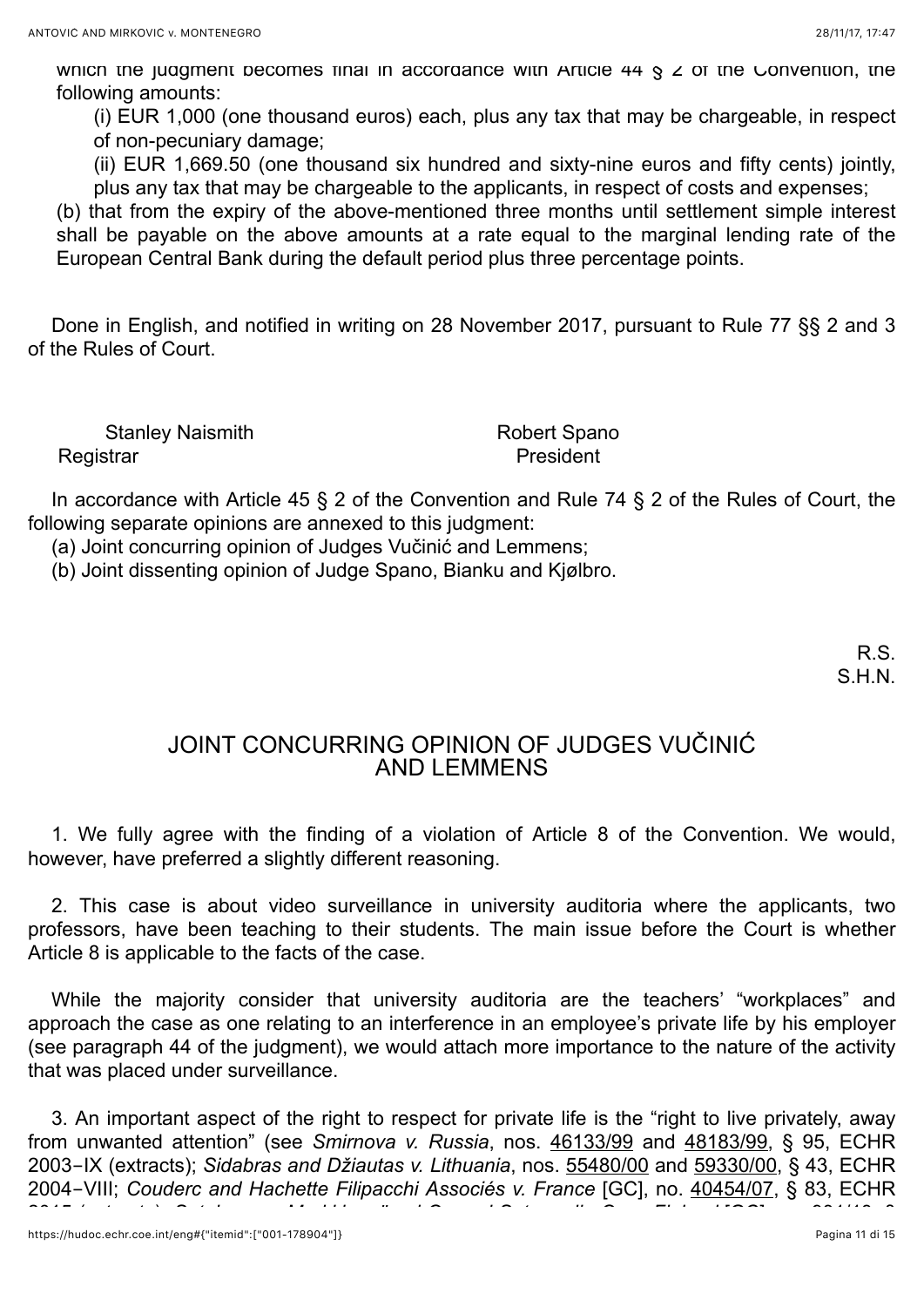2015 (extracts); *Satakunnan Markkinapörssi Oy and Satamedia Oy v. Finland* [GC], no. [931/13](https://hudoc.echr.coe.int/eng#%7B%22appno%22:%5B%22931/13%22%5D%7D), § 130, ECHR 2017 (extracts); and *Bărbulescu v. Romania* [GC]*,* no. [61496/08](https://hudoc.echr.coe.int/eng#%7B%22appno%22:%5B%2261496/08%22%5D%7D), § 70, ECHR 2017 (extracts)).

However, Article 8 of the Convention also guarantees the development, without outside interference, of the personality of each individual in his or her relations with other human beings. There is thus a zone of interaction of a person with others, even in a public context, which may fall within the scope of private life (see *P.G. and J.H. v. the United Kingdom*, no. [44787/98](https://hudoc.echr.coe.int/eng#%7B%22appno%22:%5B%2244787/98%22%5D%7D), § 56, ECHR 2001-IX; *Peck v. the United Kingdom*, no. [44647/98,](https://hudoc.echr.coe.int/eng#%7B%22appno%22:%5B%2244647/98%22%5D%7D) § 57, ECHR 2003-I; *Perry v. the United Kingdom*, no. [63737/00](https://hudoc.echr.coe.int/eng#%7B%22appno%22:%5B%2263737/00%22%5D%7D), § 36, ECHR 2003-IX (extracts); *Uzun v. Germany*, no. [35623/05](https://hudoc.echr.coe.int/eng#%7B%22appno%22:%5B%2235623/05%22%5D%7D), § 43, ECHR 2010 (extracts); *Von Hannover v. Germany (no. 2)* [GC], nos. [40660/08](https://hudoc.echr.coe.int/eng#%7B%22appno%22:%5B%2240660/08%22%5D%7D) and [60641/08](https://hudoc.echr.coe.int/eng#%7B%22appno%22:%5B%2260641/08%22%5D%7D), § 95, ECHR 2012; *Couderc and Hachette Filipacchi Associés*, cited above, § 83; *Vukota-Bojić v. Switzerland*, no. [61838/10](https://hudoc.echr.coe.int/eng#%7B%22appno%22:%5B%2261838/10%22%5D%7D), § 52, 18 October 2016; *Magyar Helsinki Bizottság v. Hungary* [GC], no. [18030/11](https://hudoc.echr.coe.int/eng#%7B%22appno%22:%5B%2218030/11%22%5D%7D), § 191, ECHR 2016; and *Satakunnan Markkinapörssi Oy and Satamedia Oy*, cited above, § 131).

There are a number of elements relevant to consideration of whether a person's private life is concerned by measures implemented outside that person's home or private premises. Since there are occasions when people knowingly or intentionally involve themselves in activities which are or may be recorded or reported in a public manner, a person's reasonable expectations as to privacy may be a significant, although not necessarily conclusive, factor (see *P.G. and J.H. v. the United Kingdom*, cited above, § 57; *Perry*, cited above, § 37; *Uzun*, cited above, § 44; *Vukota-Bojić*, cited above, § 54; and *Magyar Helsinki Bizottság*, cited above, § 193).

4. The present case does not concern security cameras placed, for instance, at the entrances and exits of university buildings. It relates to the video surveillance of auditoria. While ensuring the safety of people and property was invoked as one of the aims of the measure (see paragraph 7 of the judgment), this justification was not considered credible by the Council of the Personal Data Protection Agency (see paragraph 11 of the judgment). The other aim invoked was monitoring of the teaching activities (see paragraph 7 of the judgment). The fact that it was the dean who had access to the tapes seems to confirm that this was indeed an aim pursued.

University auditoria are neither private nor public places. They are places where teachers meet *their* students and interact with them (see paragraph 44 of the judgment).

These interactions are of course not of a purely social nature. The setting is a very specific one. The teacher teaches students who are enrolled in his or her class. The relationship between teacher and students takes shape during the whole period of teaching (a year or a semester). In the auditorium the teacher can allow him- or herself to act ("perform") in a way he or she would perhaps never do outside the classroom.

It seems to us that in such an interaction the teacher may have an expectation of privacy, in the sense that he or she may normally expect that what is going on in the classroom can be followed only by those who are entitled to attend the class and who actually attend it. No "unwanted attention" from others, who have nothing to do with the class. There may be exceptions, for instance when a lecture is taped for educational purposes, including for use by students who were unable to physically attend the class. However, in the applicants' case there was no such purpose.

It seems to us that at least in an academic environment, where both the teaching and the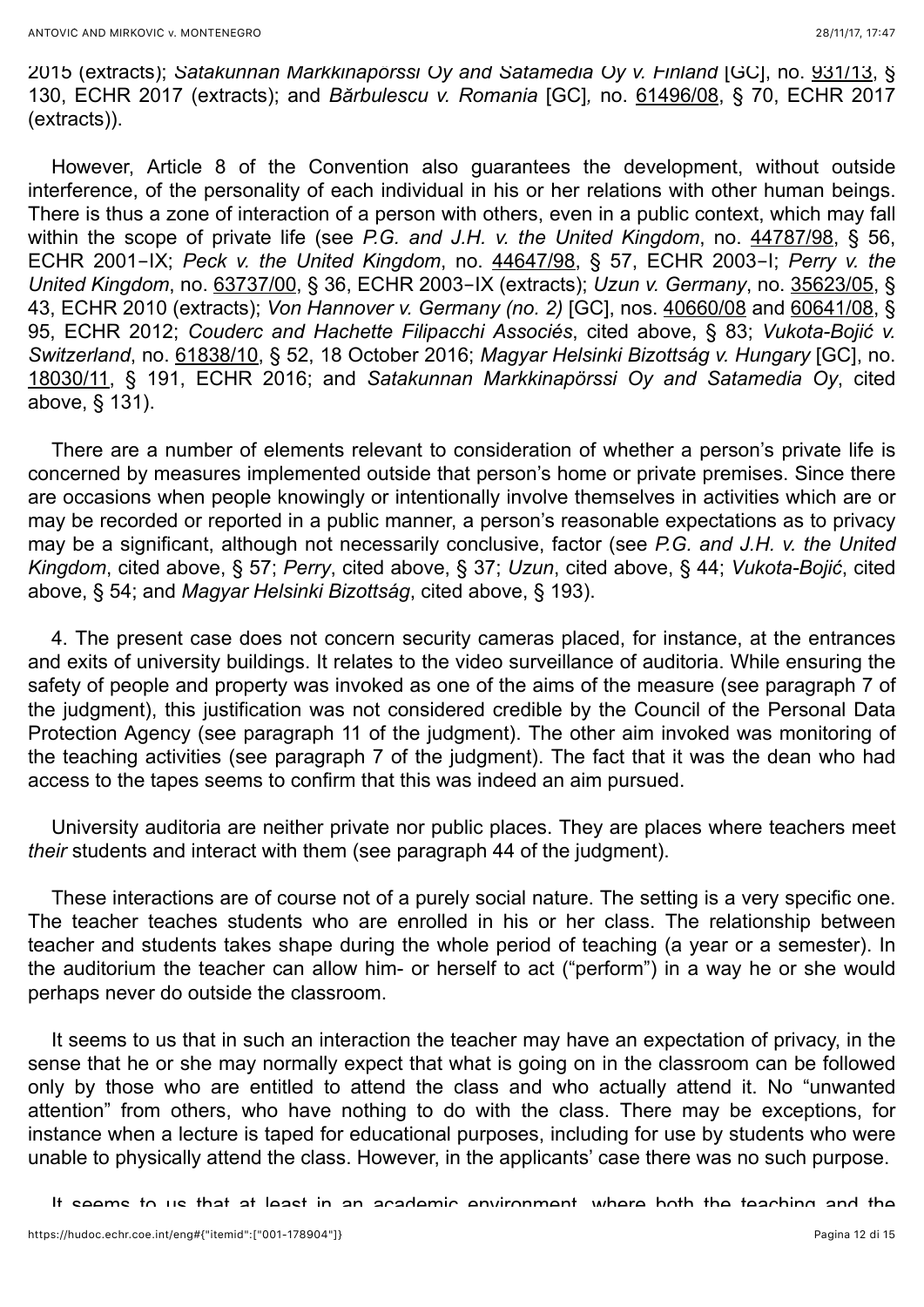It seems to us that at least in an academic environment, where both the teaching and the learning activities are covered by academic freedom, the said expectation of privacy can be considered a "reasonable" one. Surveillance as a measure of control by the dean is, in our opinion, not something a teacher should normally expect.

Having regard to the specific features of the teacher-student relationship, we have no difficulty concluding that Article 8 of the Convention is applicable.

5. The foregoing does not mean that video surveillance in an auditorium is not possible.

There may be good reasons for putting an auditorium under video surveillance. But, since Article 8 is applicable, such a measure will then have to comply with the conditions set out in Article 8 § 2 (see paragraph 55 of the judgment). This means, among other things, that there must be a proper legal basis, that the scope of the surveillance must be limited, and that there are guarantees against abuse.

6. In the present case, we concur with the judgment insofar as it concludes that the interference in question was not in accordance with the law and therefore constituted a violation of Article 8 (see paragraphs 56-60 of the judgment).

# JOINT DISSENTING OPINION OF JUDGE SPANO, BIANKU AND KJØLBRO

1. In the majority's view, the contested video monitoring of the university auditoriums where the applicants were teaching as professors, related to and interfered with the applicants' private life as protected by Article 8 of the Convention (see paragraphs 44-45 and 56 of the judgment). As we respectfully disagree, we voted against declaring the application admissible and finding a violation of Article 8 of the Convention.

2. In our view, and as explained below, the judgment expands the scope of Article 8 § 1 of the Convention and may have significant implications.

3. The Court has decided a number of cases concerning *monitoring in public places, including video surveillance*, and it transpires from case-law that such monitoring does not automatically raise an issue under Article 8 § 1 of the Convention.

4. In this context, the Court has stated that "private life" is inapplicable to places which are freely accessible to the public and which are used for activities which do not relate to the private sphere of the participants (see *Steel and Morris v. the United Kingdom* (dec.), no. [68416/01,](https://hudoc.echr.coe.int/eng#%7B%22appno%22:%5B%2268416/01%22%5D%7D) 22 October 2002). Furthermore, the normal use of security cameras, whether in public streets or on premises, such as shopping centres or police stations, do not as such raise issues under Article 8 § 1 of the Convention (see *Peck v. the United Kingdom*, no. [44647/98](https://hudoc.echr.coe.int/eng#%7B%22appno%22:%5B%2244647/98%22%5D%7D), § 59, ECHR 2003-I, and *Perry v. the United Kingdom*, no. [63737/00](https://hudoc.echr.coe.int/eng#%7B%22appno%22:%5B%2263737/00%22%5D%7D), §§ 38 and 40, ECHR 2003-IX (extracts)). That having been said, recording and systematic or permanent storing of such data may interfere with private life, even if the monitoring has taken place at a public place (see *Peck*, cited above, § 59, and *Perry*, cited above, § 38). Likewise, covert and systematic surveillance of a person in public places, including by means of video, and storing and subsequent use of the data obtained may interfere with private life (see *Perry*, cited above, §§ 39-43, and *Vukota-Bojić v. Switzerland*, no. [61838/10](https://hudoc.echr.coe.int/eng#%7B%22appno%22:%5B%2261838/10%22%5D%7D), § 52-59, 18 October 2016). Likewise, disclosure of recordings from surveillance cameras in public places may interfere with private life (see *Peck*, cited above, §§ 60-63). Likewise, permanent video surveillance of a person may interfere with private life (see *Van der Graaf v. the Netherlands* (dec.), no. [8704/03](https://hudoc.echr.coe.int/eng#%7B%22appno%22:%5B%228704/03%22%5D%7D), 1 June 2004).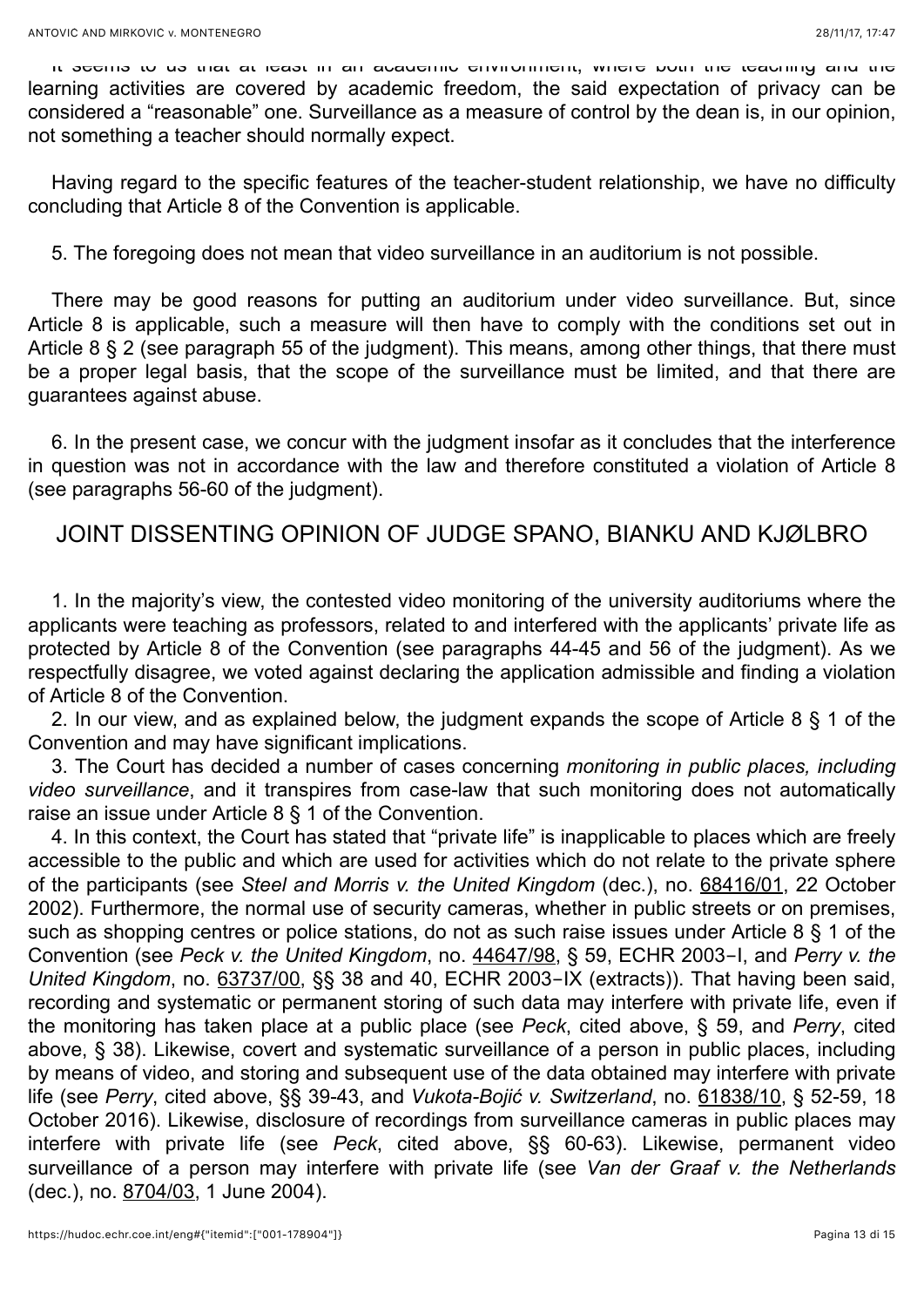5. The Court has also decided a number of cases concerning *monitoring at workplaces, including video surveillance*, and it transpires from this case-law that an employer's surveillance of employees at the workplace does not automatically raise an issue under Article 8 § 1 of the Convention.

6. In this context, the Court has found that an employer's interception of an employee's phone calls from the workplace fell within the scope of the notion of "private life" in situations where the employee had a reasonable expectation of privacy for such calls (see *Halford v. the United Kingdom*, 25 June 1997, §§ 44-46, *Reports of Judgments and Decisions* 1997-III). This applies not only to an employee's phone calls but also to e-mails and internet usage (see *Copland v. the United Kingdom*, no. [62617/00](https://hudoc.echr.coe.int/eng#%7B%22appno%22:%5B%2262617/00%22%5D%7D), §§ 41-42, ECHR 2007-I). The Court has stated that an employee's reasonable expectations as to privacy is a significant though not necessarily conclusive factor (see *Köpke v. Germany* (dec.), no. [420/07](https://hudoc.echr.coe.int/eng#%7B%22appno%22:%5B%22420/07%22%5D%7D), 5 October 2010, *Bărbulescu v. Romania [GC],* no. [61496/08,](https://hudoc.echr.coe.int/eng#%7B%22appno%22:%5B%2261496/08%22%5D%7D) § 74, ECHR 2017). The Court has found that the video recording of an employee's conduct at her workplace without prior notice, the processing and examination by several persons of the material obtained, and the subsequent use in public court proceedings of such material raised an issue under the employee's "private life" (see *Köpke*, cited above). Likewise, the Court has found that an employer's monitoring of an employee's use of internet and access to private messages sent by means of an instant messaging service (Yahoo Messenger) raised an issue under the applicant's "private life" (see *Barbulescu*, cited above, §§ 74-81).

7. Under the Court's case-law concerning monitoring, it is, in principle, necessary to make a distinction between video monitoring as such and the *recording, processing and use of the data obtained* on the other side, both situations being able to give rise to private-life considerations (see *Köpke*, cited above, *Peck*, cited above, §§ 58-59, *Perry*, cited above, §§ 38 and 40-41).

8. From the Court's existing case-law we deduce the following: video monitoring or surveillance does not in itself amount to an interference with the private lives of the persons monitored. Whether that is the case depends on an assessment of the specific circumstances of the case, including where the monitoring takes place, the nature of the activities monitored, whether the monitoring is targeted and systematic, whether the persons monitored had a reasonable expectation of privacy, whether notice had been given or whether the person irrespective of such notice had a reasonable expectation of privacy having regard to the nature of the activities, whether the information is stored, processed and made use of, including whether it is disseminated. In other words, it depends on an assessment of the video monitoring as such as well as the storing, processing and use of the data or information gathered.

9. In assessing the applicability of the "private life" aspect of Article 8 § 1 of the Convention, the majority focuses on the video surveillance as such (see paragraph 44-45 and 56 of the judgment), and not on any recording or subsequent use of the information gathered. For the majority, it suffices to evoke Article 8, on the basis that the video surveillance or monitoring took place in the workplace of the applicants, the auditorium where they as professors were teaching and interacting with students. In our view, this is a very extensive and broad understanding of the "private life" notion.

10. In our view, having regard to the specific circumstances of the present case, the university's video monitoring in the auditorium where the applicants were teaching as professors did not raise an issue as regards the applicants' private life, and in this context we agree with the assessment of the domestic courts. We find it conclusive that the video monitoring took place at the university auditoriums, that the applicants had been notified of the video surveillance, that what was monitored was the applicants' professional activity, that the surveillance was remote, that there was no audio recording and thus no recording of the teaching or discussions, that the pictures were blurred and the persons could not easily be recognised, that the video recordings were only accessible to the dean and were automatically deleted after 30 days, and that the data or